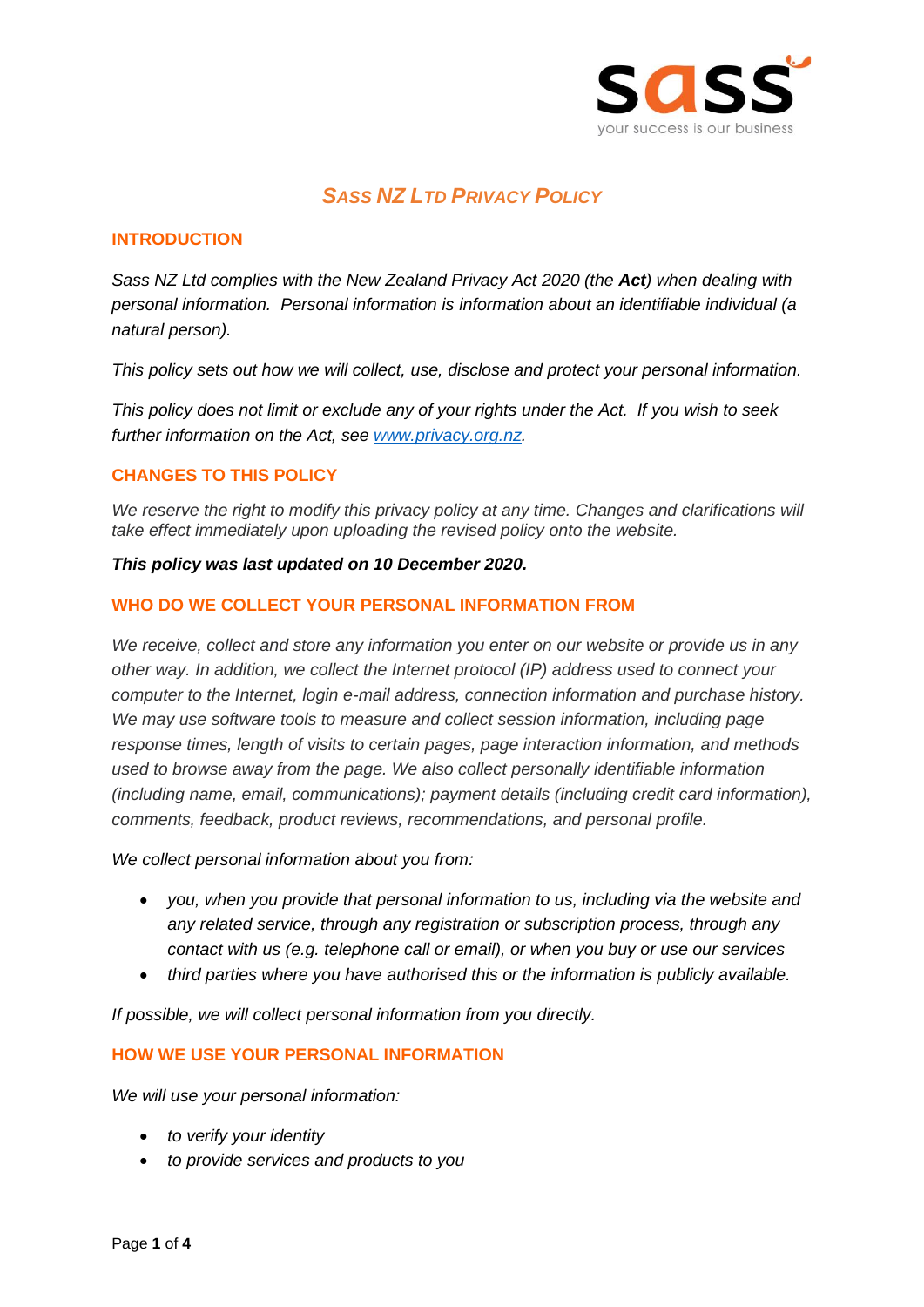

- *to market our services and products to you, including contacting you electronically (e.g. by text or email for this purpose)*
- *to improve the services and products that we provide to you*
- *to bill you and to collect money that you owe us, including authorising and processing credit card transactions*
- *to respond to communications from you, including a complaint*
- *to conduct research and statistical analysis (on an anonymised basis)*
- *to protect and/or enforce our legal rights and interests, including defending any claim*
- *for any other purpose authorised by you or the Act.*

*When you conduct a transaction on our website, as part of the process, we collect personal information you give us such as your name, address and email address. Your personal information will be used for the specific reasons stated above only.*

## **DISCLOSING YOUR PERSONAL INFORMATION**

*We may disclose your personal information to:* 

- *another company within our group*
- *any business that supports our services and products, including any person that hosts or maintains any underlying IT system or data centre that we use to provide the website or other services and products*
- *a credit reference agency for the purpose of credit checking you*
- *other third parties (for anonymised statistical information)*
- *a person who can require us to supply your personal information (e.g. a regulatory authority)*
- *any other person authorised by the Act or another law (e.g. a law enforcement agency, department of internal Affairs)*
- *any other person authorised by you.*

# **PROTECTING YOUR PERSONAL INFORMATION**

*We will take reasonable steps to keep your personal information safe from loss, unauthorised activity, or other misuse.*

*We use 2 step authentications on all platforms and cloud storage solutions that Sass NZ Ltd utilise*

*Our website is hosted on the Wix.com platform. Wix.com provides us with the online platform that allows us to sell our products and services to you. Your data may be stored through Wix.com's data storage, databases and the general Wix.com applications. They store your data on secure servers behind a firewall.*

*All direct payment gateways offered by Wix.com and used by our company adhere to the standards set by PCI-DSS as managed by the PCI Security Standards Council, which is a*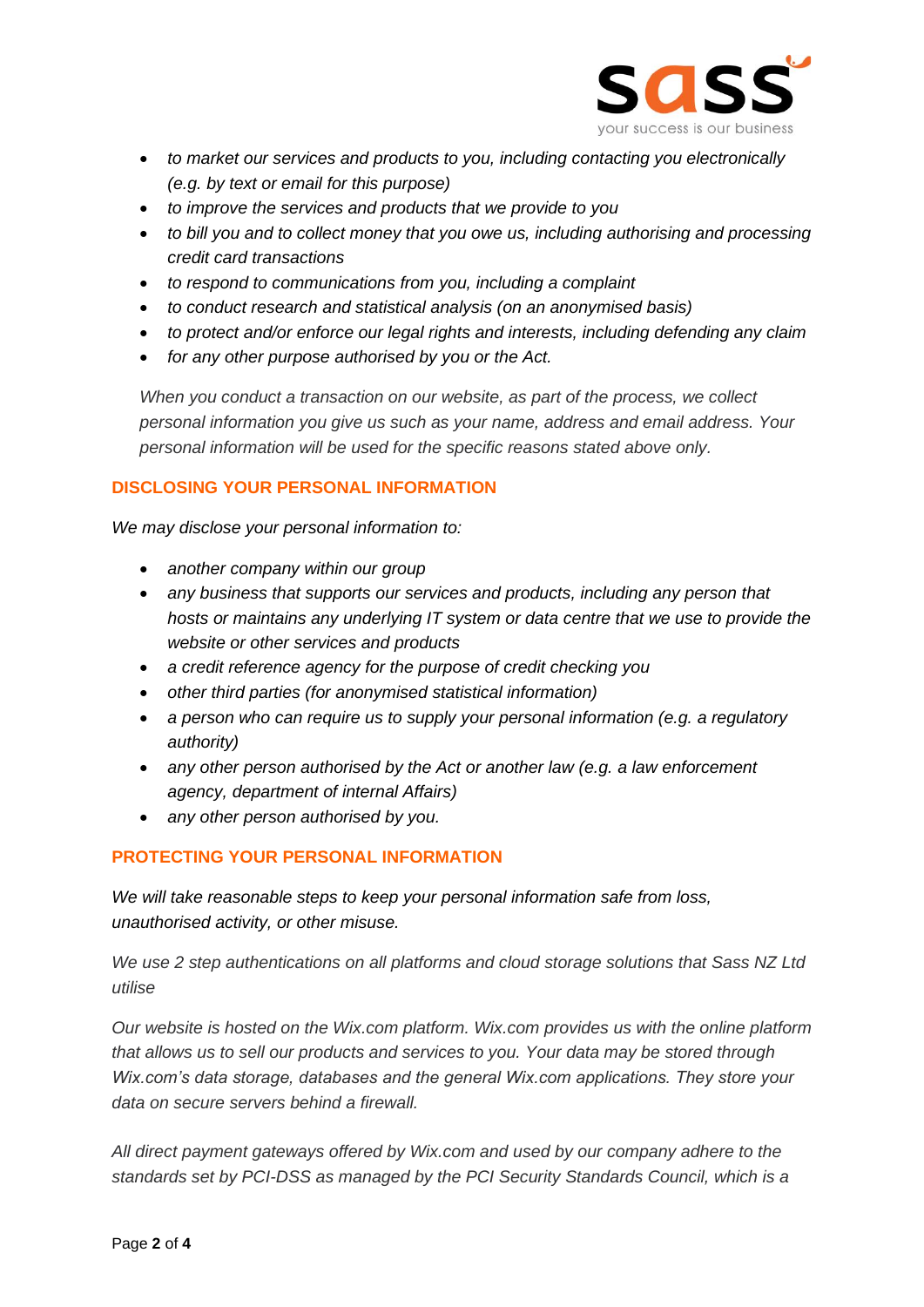

*joint effort of brands like Visa, MasterCard, American Express and Discover. PCI-DSS requirements help ensure the secure handling of credit card information by our store and its service providers.*

## **ACCESSING AND CORRECTING YOUR PERSONAL INFORMATION**

*Subject to certain grounds for refusal set out in the Act, you have the right to access your readily retrievable personal information that we hold and to request a correction to your personal information. Before you exercise this right, we will need evidence to confirm that you are the individual to whom the personal information relates.*

*In respect of a request for correction, if we think the correction is reasonable and we are reasonably able to change the personal information, we will make the correction. If we do not make the correction, we will take reasonable steps to note on the personal information that you requested the correction.*

*If you want to exercise either of the above rights, email us at info@sass.nz. Your email should provide evidence of who you are and set out the details of your request (e.g. the personal information, or the correction, that you are requesting).*

*We may charge you our reasonable costs of providing to you copies of your personal information or correcting that information.*

### **INTERNET USE**

*While we take reasonable steps to maintain secure internet connections, if you provide us with personal information over the internet, the provision of that information is at your own risk.*

*If you post your personal information on the website's message board, you acknowledge and agree that the information you post is publicly available.*

*If you follow a link on our website to another site, the owner of that site will have its own privacy policy relating to your personal information. We suggest you review that site's privacy policy before you provide personal information.*

### **COOKIES**

*We use cookies to monitor your use of the website. You may disable cookies by changing the settings on your browser, although this may mean that you cannot use all of the features of the website.* 

*Please note: Third-party services, such as Google Analytics or other applications offered through the Wix App Market, place cookies or utilise other tracking technologies through Wix´s services and may have their own policies regarding how they collect and store*